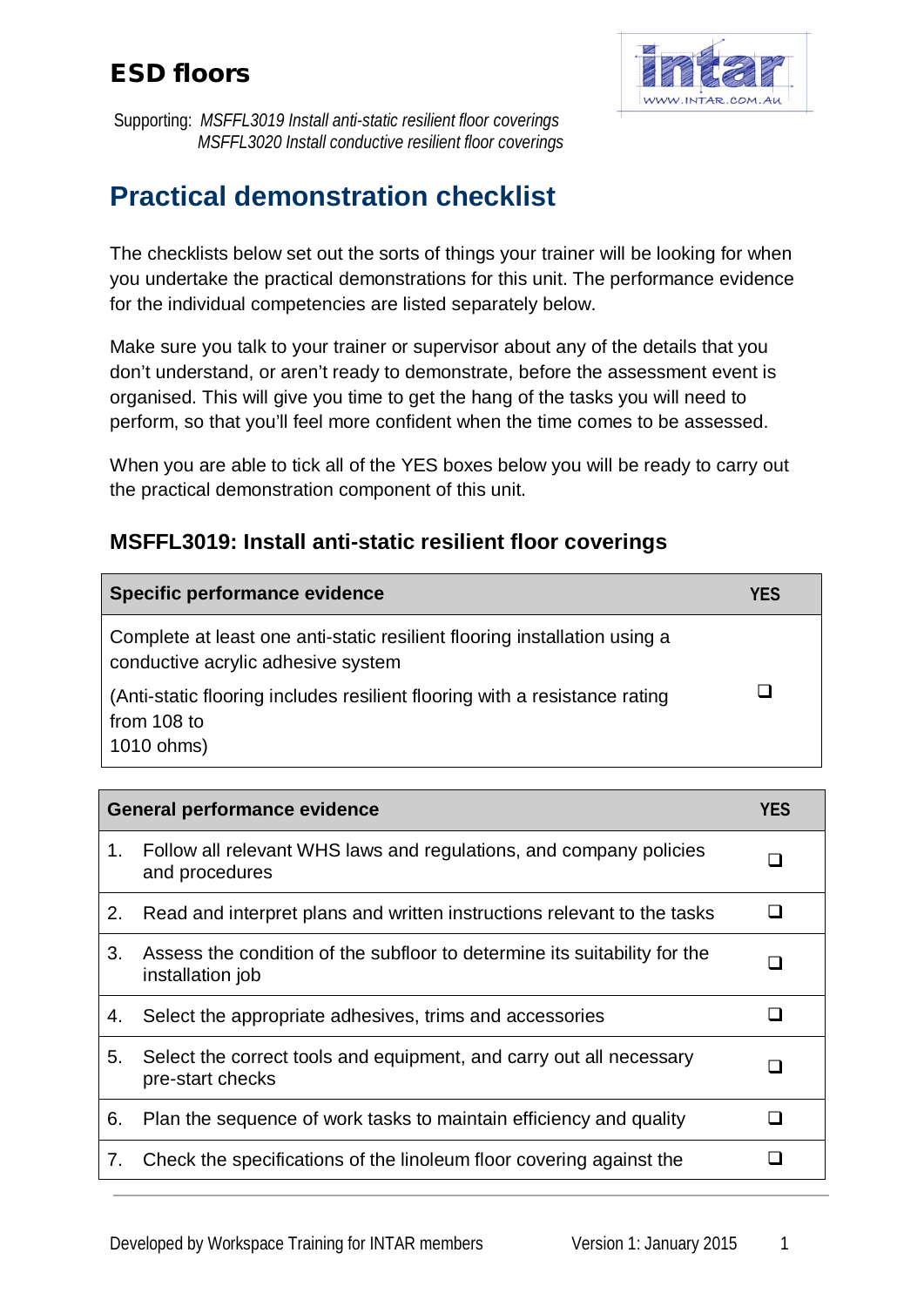|    | work order                                                                               |                          |
|----|------------------------------------------------------------------------------------------|--------------------------|
| 8. | Acclimatise the floor covering according to the manufacturer's<br>recommendations        | l 1                      |
| 9. | Identify hazards and control risks when handling materials                               | ◻                        |
|    | 10. Establish starting point and set out working lines                                   | $\Box$                   |
|    | 11. Lay out flooring to achieve correct directional sequence, pattern<br>match and joins | $\overline{\phantom{a}}$ |
|    | 12. Mark and cut the linoleum to the required pattern and shape, with<br>minimal waste   | $\overline{\phantom{a}}$ |
|    | 13. Use adhesives and edge strips/accessories according to instructions                  | ❏                        |
|    | 14. Lay and fix the materials safely and efficiently                                     | $\Box$                   |
|    | 15. Set out and install skirting, reducer and edge strips, where required                | ◻                        |
|    | 16. Inspect finished installation for problems and rectify faults, if<br>necessary       | □                        |
|    | 17. Store or recycle unused materials                                                    | □                        |
|    | 18. Clean and store tools and equipment appropriately                                    | ப                        |
|    | 19. Clean up work area and dispose of rubbish properly                                   | $\Box$                   |
|    | 20. Accurately complete all required documentation                                       | H                        |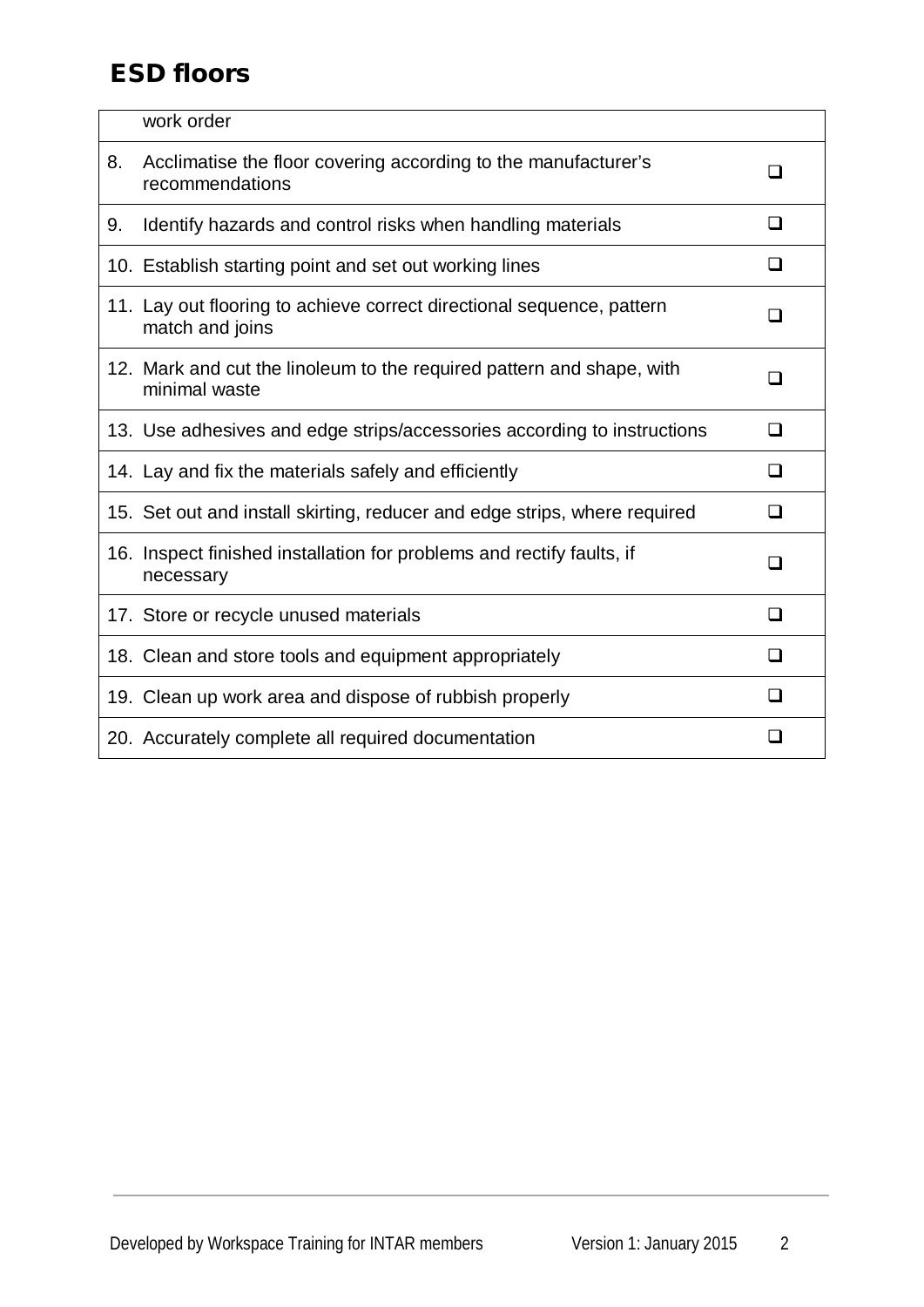#### **MSFFL3020: Install conductive resilient floor coverings**

| Specific performance evidence                                                                                                                            | YFS |
|----------------------------------------------------------------------------------------------------------------------------------------------------------|-----|
| Complete at least one static conductive resilient flooring<br>installation with an isolating layer and using a conductive<br>adhesive and earthing strip |     |
| (Static conductive flooring includes coverings with a resistance<br>reading of $10^4$ to $10^8$ using a copper grid and isolating layer)                 |     |

| <b>General performance evidence</b> |                                                                                               | <b>YES</b> |
|-------------------------------------|-----------------------------------------------------------------------------------------------|------------|
| 1.                                  | Follow all relevant WHS laws and regulations, and company policies<br>and procedures          | ப          |
| 2.                                  | Read and interpret plans and written instructions relevant to the tasks                       | $\Box$     |
| 3.                                  | Assess the condition of the subfloor to determine its suitability for the<br>installation job | $\Box$     |
| 4.                                  | Select the appropriate adhesives, trims and accessories                                       | $\Box$     |
| 5.                                  | Select the correct tools and equipment, and carry out all necessary<br>pre-start checks       | $\Box$     |
| 6.                                  | Plan the sequence of work tasks to maintain efficiency and quality                            | $\Box$     |
| 7.                                  | Check the specifications of the conductive resilient covering against<br>the work order       | ❏          |
| 8.                                  | Acclimatise the floor covering according to the manufacturer's<br>recommendations             | □          |
| 9.                                  | Identify hazards and control risks when handling materials                                    | □          |
|                                     | 10. Establish starting point and set out working lines                                        | ❏          |
|                                     | 11. Install copper grid and isolating layer according to specification                        | ◻          |
|                                     | 12. Lay out covering to achieve correct directional sequence, pattern<br>match and joins      | П          |
|                                     | 13. Mark and cut covering to the required pattern and shape, with<br>minimal waste            | ⊓          |
|                                     | 14. Lay, fix and weld the materials safely and efficiently, according to<br>instructions      | $\Box$     |